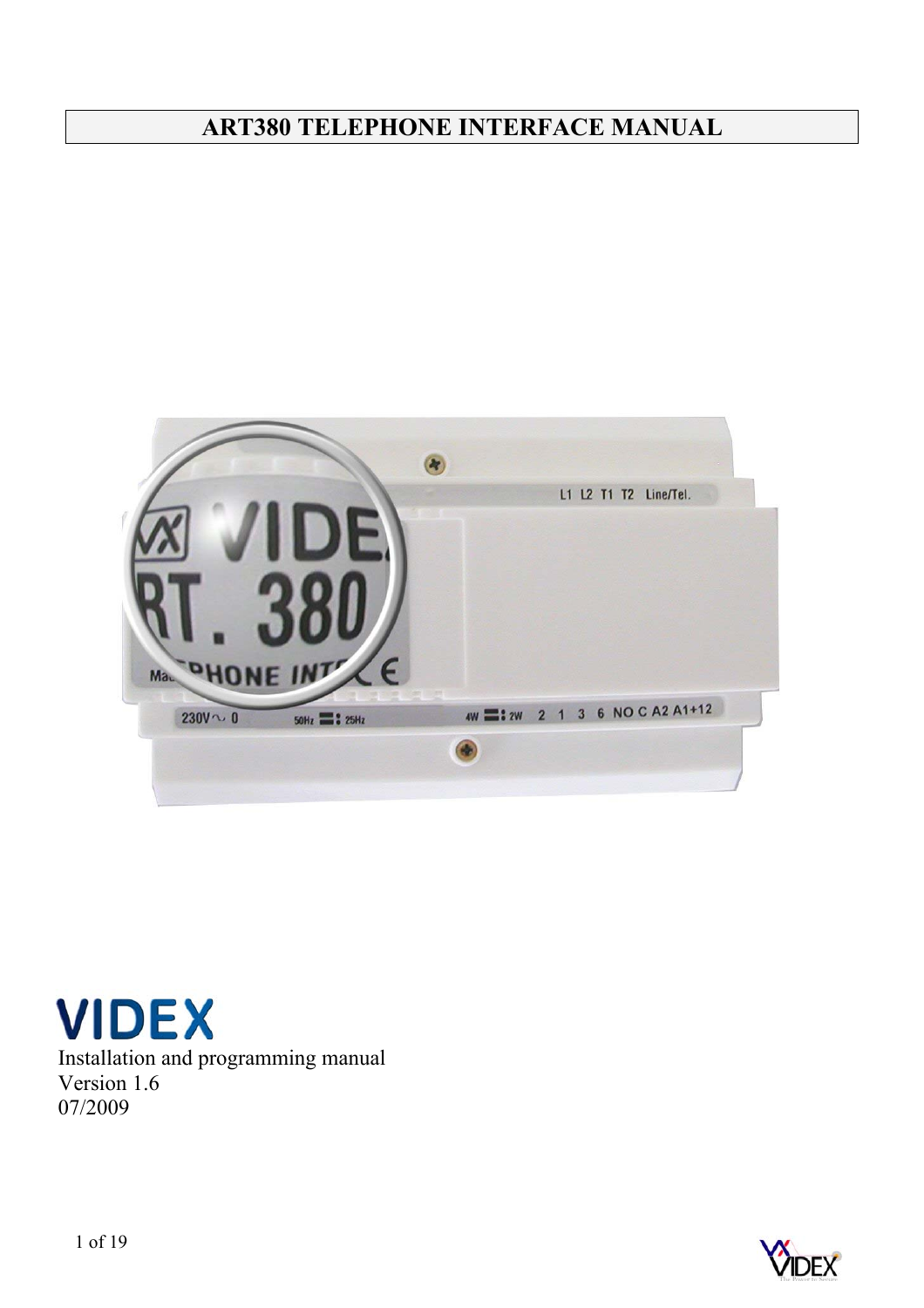## **CONTENTS**

| <b>DESCRIPTION</b>                     |                             | <b>PAGE</b> |
|----------------------------------------|-----------------------------|-------------|
| Introduction                           |                             | 3           |
| Mounting Instructions                  |                             | 3           |
| Safety notes                           |                             | 3           |
| Connections to the telephone line      |                             | 3           |
| Dealing with other telephone equipment |                             | 4           |
| Dealing with Broadband                 |                             | 4           |
| Wiring directions                      |                             | 5           |
| Connecting more than one handset       |                             | 6           |
| Lock release back EMF protection       |                             | 6           |
| Cable size                             |                             |             |
| Jumper setting                         |                             |             |
| Programming overview                   |                             | 7           |
| Tones overview                         |                             | 8           |
| Initial setup                          |                             | 9           |
| Optional call adjustments              |                             | 10          |
| Setting the auxiliary outputs          |                             | 10          |
| Advanced speech setup options          |                             | 11          |
| Dial in facility setup                 |                             | 11          |
| Divert call setup                      |                             | 12          |
| Access code setup                      |                             | 13          |
| Specialised setup                      |                             | 13          |
| User commands                          |                             | 14          |
| Approval                               |                             | 14          |
| Troubleshooting                        |                             | 15          |
| Specification                          |                             | 15          |
| Telephone connection examples          |                             | 16          |
| Wiring diagram 1 (837M amplifier)      |                             | 17          |
| Wiring diagram 2 (837 amplifier)       |                             | 18          |
| Wiring diagram 3 (VK6N)                | --------------------------- | 19          |

**SPECIFICATION:** Supply voltage 230V AC

Max number of telephone 2 Supply voltage and the material of the material and the material ABS plastic Dimensions and the material and the material and the material and the material and the material and the material  $\frac{230 \text{V}}{157.5 \text{mm}}$ +12V out 100mA Max

Dimensions 157.5mm(L) x 105mm(W) x 65mm(H) [Standard 9 module DIN box] Relay contacts 2A DC, 2A AC resistive 1A AC inductive - 24VDC 120V AC

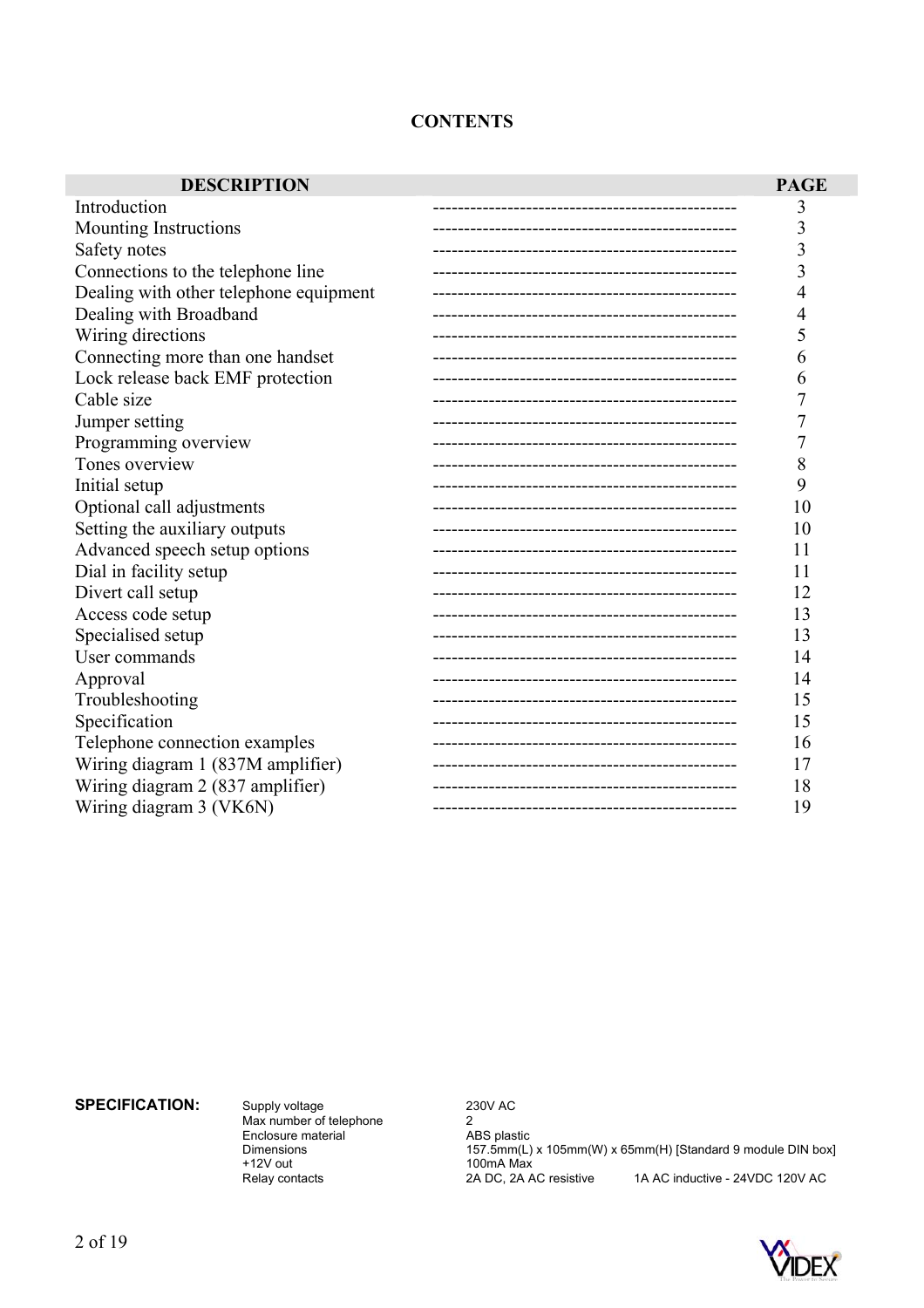## **Introduction**

The Art380 is a self contained telephone interface module for use on an analogue telephone line. Its primary function is to enable a user to communicate with a telephone line and a door entry point (or points) from the same telephone handset. This handset can be a standard corded model, a cordless such as a DECT telephone or even a hands free telephone. The Art380's main features are listed below:-

- o Communicate with both a telephone line and door entry points.
- o Open a door using the telephone keypad.
- $\circ$  Open the speech to a door entry point without first being called.
- o Activate up to two auxiliary outputs. (Outputs can be either momentary or latching).
- o Reverse the door open relay for use with power to lock releases.
- o Make the following call adjustments in programming mode:-
	- Number of rings (From  $1 10$  rings)
	- Door open time (From 1 18 seconds)
	- Door open key (Either 0(default), 8 or 9)
	- Internal/external speech volume.
- $\circ$  Divert the call to another pre-programmed number.
- o Program an access code to protect the programming and the use of facilities in either divert mode or normal mode.
- $\circ$  Operate in a hands free mode (Speech automatically adjusts the gain to the direction of speech).
- o One way speech mode (Simplex speech)
- o PABX mode (Allows the units to operate without the need for a telephone line).
- o Dial in facility which allows the Art380 to be activated from an incoming telephone call.

#### **Mounting instructions**

The Art380 can be either mounted to a DIN rail or mounted directly to a wall. Begin by removing the terminal side covers by unscrewing the retaining screws. Either clip the Art380 to a DIN rail or screw directly to the wall using two screws and suitable wall plugs. You should leave the terminal side covers off until all connections have been made.

#### **Safety notes**

The system must be installed by a competent installer following the regulations in force. We recommend:-

- Use an appropriate fused spur to isolate the mains from the Art380.
- Isolate the mains before removing any covers from the system (Please note: There are no user serviceable parts within the Art380 and so the covers should only be removed by a competent technician).

#### **Connections to the telephone line**

Each telephone line coming into your home or office must be fitted with a six pin primary socket installed by the PTO (Public Telecommunication Operator). It is illegal to tamper in any way with this primary socket and you can't install it yourself. Additional connections to the primary socket must be carried out using a BT style plug (You cannot connect directly to the

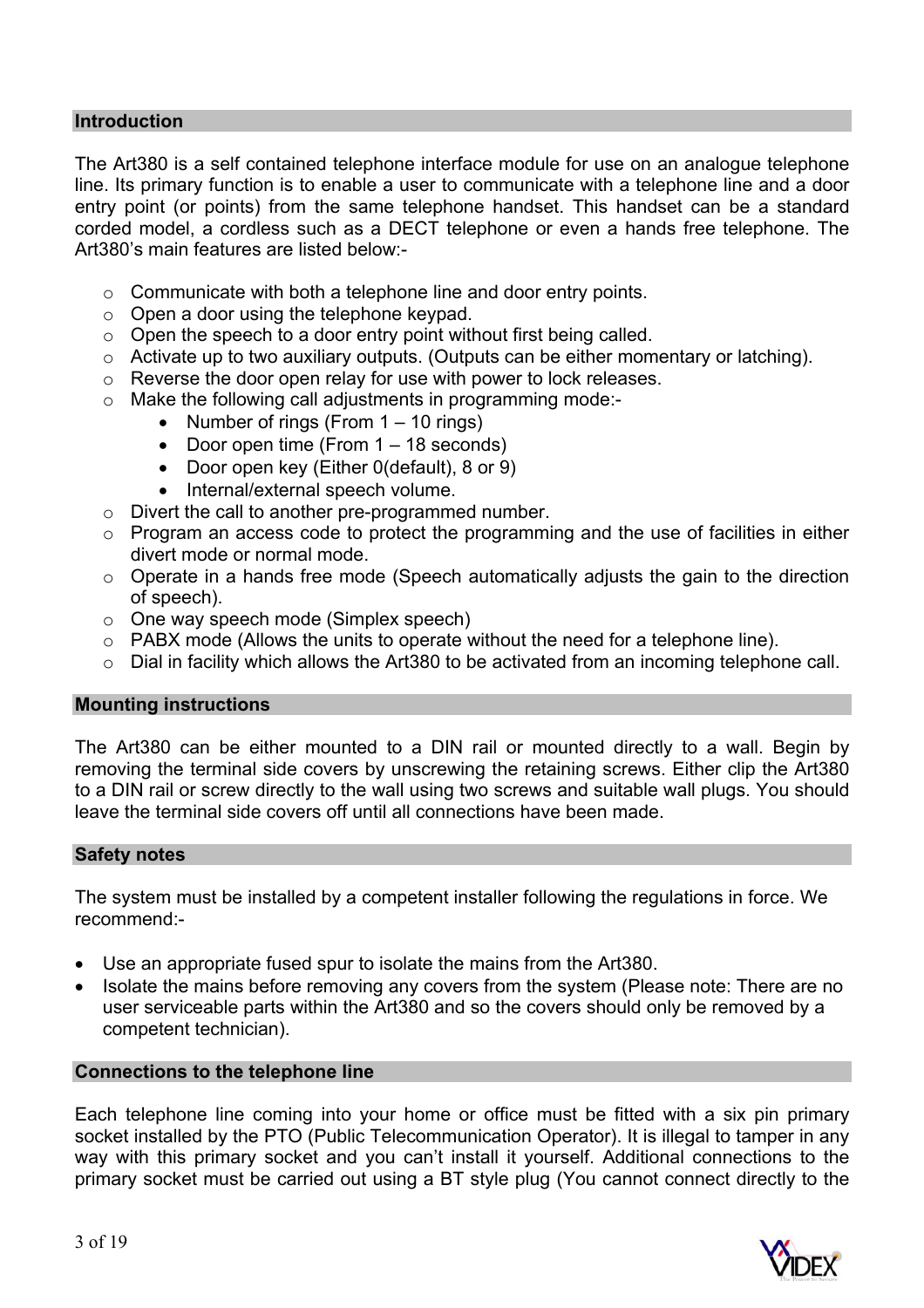terminals inside). The ART380 telephone interface unit is supplied with a BT style plug. For more information, see relevant paper work supplied with extension sockets.

When connecting additional equipment to a telephone line it is good practise to first check the equipment already installed by previous engineers. This includes any additional secondary sockets, digital set top box such as Sky Digital, faxes, modems, Broadband and REDCARE alarm monitoring etc. The following precautions should be observed when connecting to any of the named above:-

#### Secondary sockets

If secondary sockets are installed, open each one and check it is a secondary socket and not another master (A secondary socket will not contain any components whereas a master socket will have a capacitor, resistor and suppressor fitted). Only one master socket should be connected after the Art380. If there are more than one fitted they must be replaced with secondary (Slave) sockets. (Also note: The Art380 is only capable of ringing two handsets with a REN value of 1 each).

## Sky Digital, Faxes, Redcare and modems



## Broadband

On installations with broadband it is important to connect the Art380 into the system as shown below:-



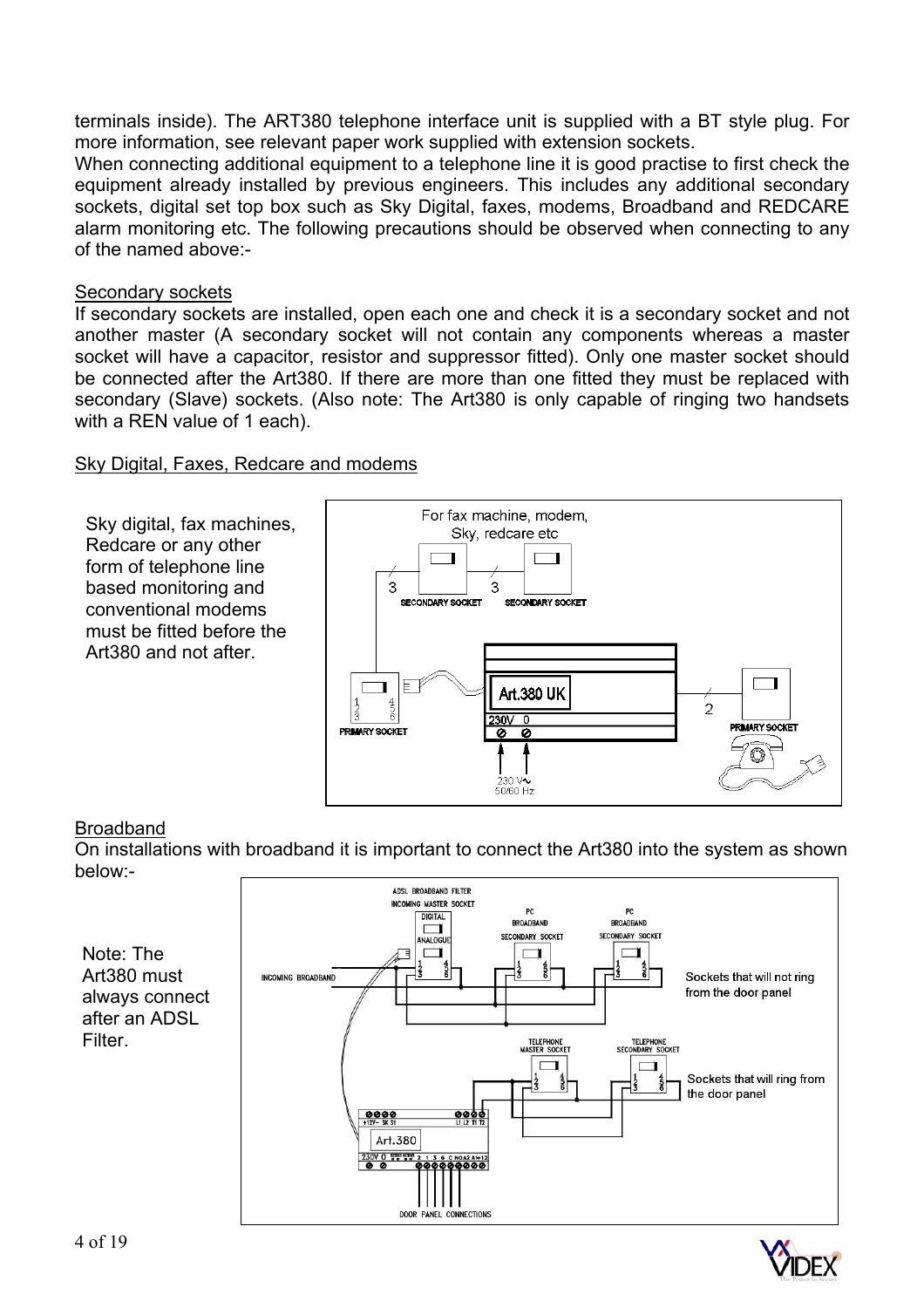## **Wiring directions**

Please follow the appropriate wiring diagram from one of the pages at the rear of this manual. For information purposes, the connections on the Art380 have the following functions:-

| <b>CONNECTION</b>        | <b>DESCRIPTION</b>                                   | <b>EXPECTED OUTPUT</b>                                                                    |
|--------------------------|------------------------------------------------------|-------------------------------------------------------------------------------------------|
| 230V                     | Live terminal for mains input to                     | This should be connected to the mains via a                                               |
|                          | the device.                                          | fused spur                                                                                |
| $\boldsymbol{0}$         | Neutral terminal for mains input to                  | This should be connected to the mains via a                                               |
|                          | the device.                                          | fused spur                                                                                |
|                          |                                                      |                                                                                           |
| $\overline{2}$           | Receive speech from the door                         | Approx. 8-12V DC during standby or approx.                                                |
|                          | panel.                                               | 1V DC when the speech to the door panel is                                                |
|                          |                                                      | open.                                                                                     |
| $\mathbf{1}$             | Transmit speech to the door panel                    | Approx. $8 - 12V$ DC during standby or                                                    |
|                          |                                                      | approx. 4V DC when the speech to the door                                                 |
|                          |                                                      | panel is open.                                                                            |
| 3                        | Ground                                               | Use this connection as a reference point for                                              |
|                          |                                                      | voltage checks.                                                                           |
| 6                        | Call line to trigger a call from a                   | 0V in standby and approx. 12V AC or DC                                                    |
|                          | door panel.                                          | when the call button is pressed.                                                          |
| $\mathcal{C}$            | Common connection of door open                       | Dry contact. Continuity checks can be made                                                |
|                          | relay.                                               | between C & NO.                                                                           |
| NO                       | Normally open or normally closed                     | Dry contact. Continuity checks can be made                                                |
|                          | connection of door open relay                        | between C & NO.                                                                           |
| A2                       | depending on programmed state.<br>Auxiliary 2 output |                                                                                           |
|                          |                                                      | Open collector output. Becomes a 0V when<br>activated. Can be either latched or momentary |
|                          |                                                      | depending on programming. Also can be used                                                |
|                          |                                                      | to automatically trigger a camera depending                                               |
|                          |                                                      | on programming. (Max. 200mA)                                                              |
| A1                       | Auxiliary 1 output                                   | Open collector output. Becomes a 0V when                                                  |
|                          |                                                      | activated. Can be either latching or                                                      |
|                          |                                                      | momentary depending on programming. (Max                                                  |
|                          |                                                      | $200mA$ ).                                                                                |
| $+12$                    | +12V DC output.                                      | Can be used to trigger a relay in conjunction                                             |
|                          |                                                      | with A1 or A2. Maximum current output                                                     |
|                          |                                                      | available is 100mA.                                                                       |
|                          |                                                      |                                                                                           |
| $+12$                    | $+12V$ DC output                                     | Can only be used to power Videx serial bus                                                |
|                          |                                                      | modules designed to work with the Art380.                                                 |
| $\overline{\phantom{a}}$ | 0V                                                   | 0V connection. Can only be used to power                                                  |
|                          |                                                      | Videx serial bus modules designed to work                                                 |
|                          |                                                      | with the Art380.                                                                          |
| <b>SK</b>                | Clock signal                                         | For use with Videx serial bus devices.                                                    |
|                          |                                                      | Normally sits at 12V DC. Will alternate                                                   |
|                          |                                                      | during data transfer.                                                                     |
| <b>SI</b>                | Data signal                                          | For Videx serial bus devices. Normally sits at                                            |
|                          |                                                      | 12V DC. Will alternate during data transfer.                                              |

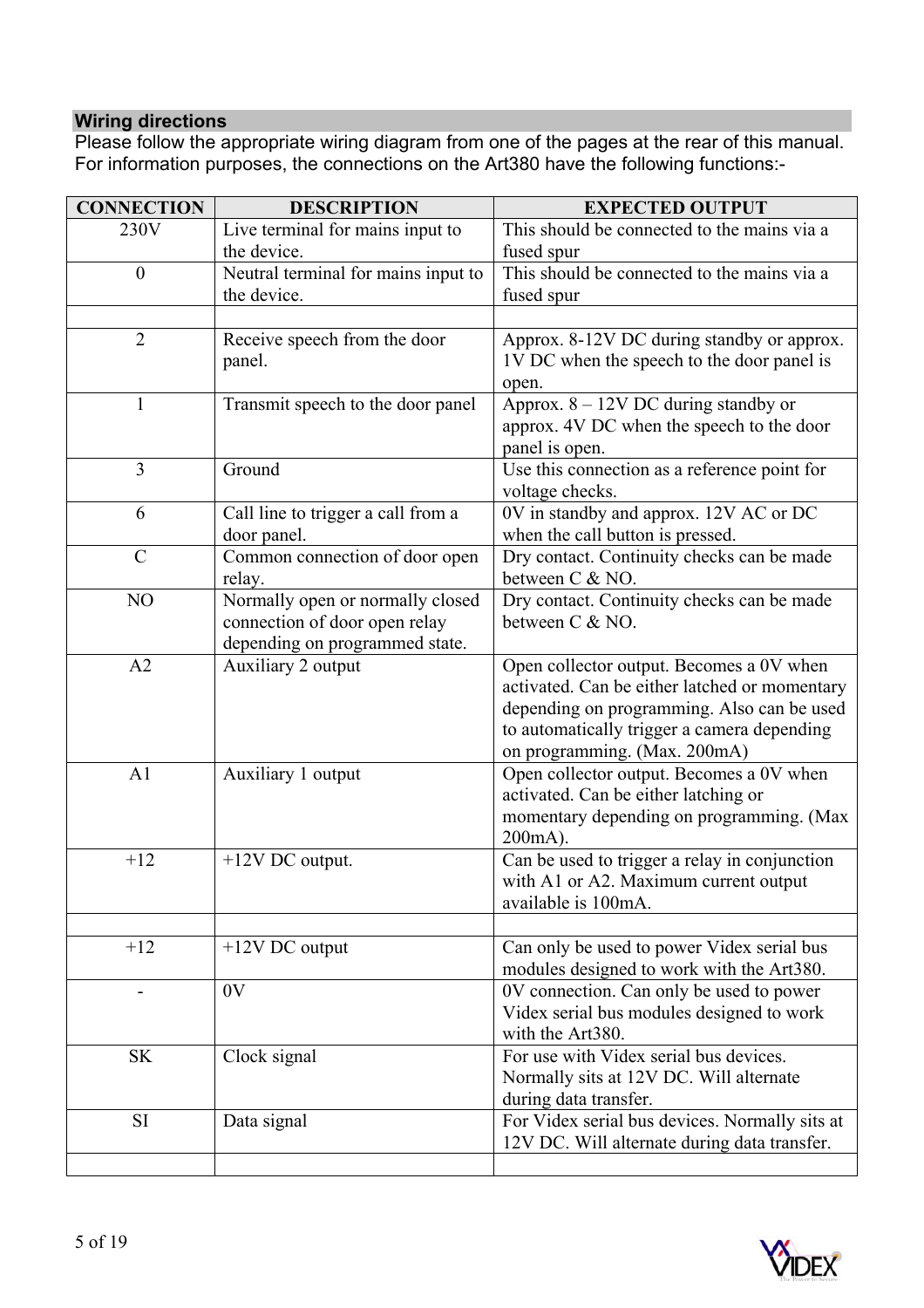| L. | Telephone line input | Can be used as an alternative connection to<br>the RJ11 socket. |
|----|----------------------|-----------------------------------------------------------------|
| L2 | Telephone line input | Can be used as an alternative connection to<br>the RJ11 socket. |
| T1 | Telephone output     |                                                                 |
| ⊤∩ | Telephone output     |                                                                 |

#### **Connecting more than one handset**

Up to one additional handset can be connected, using secondary telephone sockets as shown in the diagram below.



If more telephones are required. They should be connected to the Art380 via a REN booster (The REN booster is a third party product not supplied by Videx). **IMPORTANT NOTE: When using a REN boost the Art.380 must be put into PABX mode. It will then be necessary to press '0' to get an outside line.** 

#### **Lock release back EMF protection**

A capacitor must be fitted across the terminals on an AC lock release and a diode must be fitted across the terminals on a DC lock release to suppress back EMF voltages. The diagrams below show how to connect these components to the lock releases.



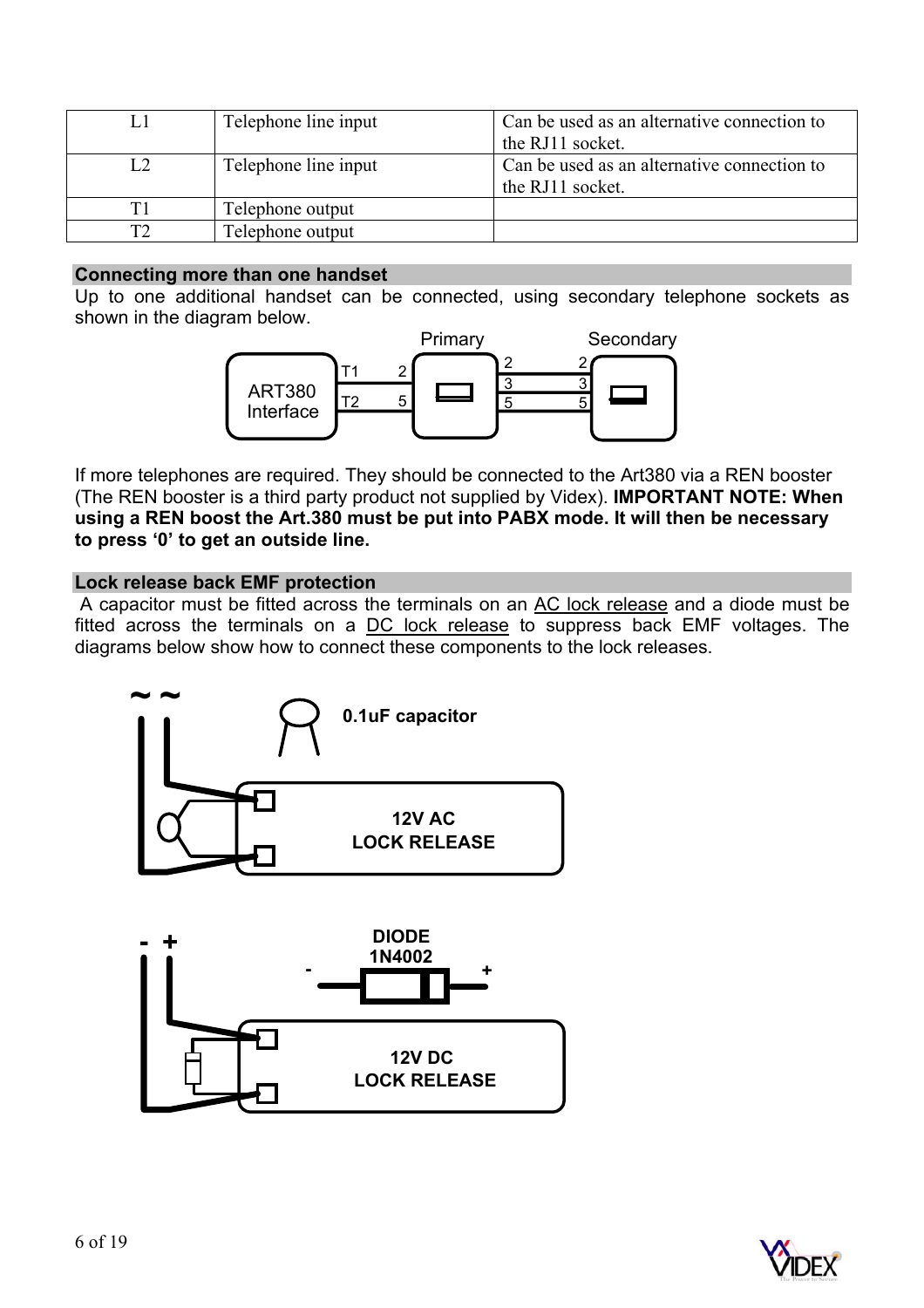### **Cable size and type**

When running cables for any intercom system, these cables must be installed separately from the mains cables. All multi pair cables should be to CW1308 specification. (0.5mm twisted pair telephone cable). Max resistance = 10 Ohm.

Lock release wires should be doubled up. Max resistance = 3 Ohm

The cable sizes above can be used for distances up to 50m. On distances above 50m the cable sizes should be increased to keep the overall resistance of the cable below the RESISTANCE'S indicated above.

The total length of standard telephone wiring between the primary and any extension socket must not exceed 50M. The total length from the primary socket to the furthest secondary socket must not exceed 100M.

#### **Jumper settings**

There are four jumpers on the Art380 labelled S1, S2, S3 and S4. Jumpers S1 & S2 are used to setup the telephone ringing frequency as either 50Hz or 25Hz:-



Jumpers S3 & S4 are for setting the speech circuit type to either 2 wire or four wire. A four wire system would be either a 837, 836, 831K, 537 or 536, 2280 amplifier in the door panel and a 2 wire system would be either a 831M or a 835 amplifier in the door panel.



#### **Programming overview**

Most of the features of the Art380 can be adjusted using the telephone keypad connected to the output of the Art380. This will need to be a 'Tone dial' telephone capable of producing DTMF tones. After each programming function, the handset should be replaced. Confirmation tones can be heard at the end of each segment of programming to either indicate if the information entered has been accepted and understood or if the information has not been

![](_page_6_Picture_12.jpeg)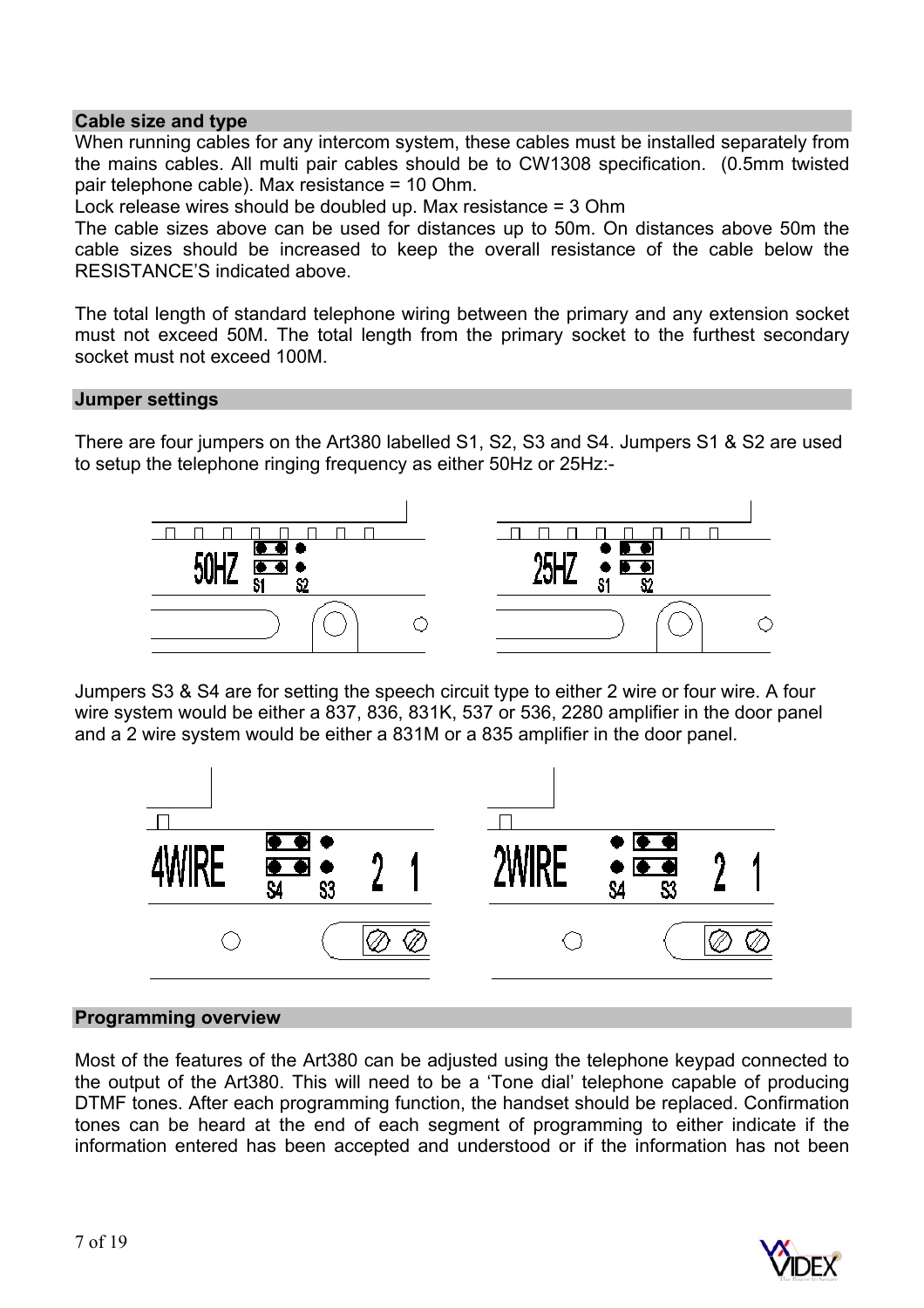understood and so is required to be entered again. If during the programming, a mistake is made, simple hang up the telephone and start again.

## Tones overview

- Upon lifting the handset you should hear the telephone line tone. (If the system is in PABX mode you will still hear a line tone but this will be a higher frequency to the one normally heard on a telephone line.
- On entering \*\* to gain access to the functions and programming facility the line tone will change to a higher frequency (Note: When in PABX mode the tone stays the same.
- Upon pressing the first digit of the programming command, the line tone will stop.
- As you type the command digits, you will hear the DTMF tones.
- Upon completion of the command you will hear a double beep to confirm the command was accepted. If you hear a number of fast beeps or an engaged tone, the command has not been accepted and you should replace the handset and start again.
- The fast beeps will also indicate an incorrect access code if this facility has been setup to secure access to the programming menu.

The following table is a quick guide to the programming. This will be followed by a more descriptive guide to the programming:

| <b>Description</b>    | Code      | Variant X                                               | Default X    |
|-----------------------|-----------|---------------------------------------------------------|--------------|
| Relay reversal (NO or | ** $10X$  | $X = 1$ or 0 (1 for a normally closed circuit for use   | $\Omega$     |
| NC)                   |           | with power to lock releases and 0 for a normally        |              |
|                       |           | open circuit for power to open releases.                |              |
| Alternate between     | ** 11 $X$ | $X = 1$ or 0 (1 for divert mode & 0 for local call      | $\Omega$     |
| local call and divert |           | mode)                                                   |              |
| mode.                 |           |                                                         |              |
| Dial in facility      | ** $12 X$ | $X = 0$ or 1 (1 for enabling the dial in facility and 0 | $\mathbf{0}$ |
| enable/disable        |           | for disabling the dial in facility)                     |              |
| Pulse mode            | ** 13 $X$ | $X = 0$ or 1 (0 to disable pulse dial facility and 1 to | $\theta$     |
|                       |           | enable)                                                 |              |
| PABX mode             | ** 14 $X$ | $X = 0$ or 1 (0 for normal mode and 1 for PABX          | $\theta$     |
|                       |           | mode)                                                   |              |
| Hands free mode       | ** $15X$  | $X = 0$ or 1 (0 for standard speech mode and 1 for      | $\theta$     |
|                       |           | hands free speech mode)                                 |              |
| One way speech mode   | ** $16X$  | $X = 0,1$ or 2 (0 duplex speech, 1 for transmitting     | $\theta$     |
|                       |           | speech only and 2 for receiving speech only).           |              |
| ** mode disable       | ** $17X$  | $X = 0$ or 1 (0 to enable ** reading and 1 to           | $\theta$     |
|                       |           | disable)                                                |              |
| Direct DTMF reading   | ** 18 $X$ | $X = 0$ or 1 (0 to disable direct reading and 1 to      | 1            |
|                       |           | enable direct reading)                                  |              |
| AUX 2 direct control  | ** 19 $X$ | $X = 0$ or 1 (0 to allow A2 to automatically trigger    | 1            |
|                       |           | upon a call and 1 for direct control by user)           |              |
| Access code           | ** 20 X   | $X = 0$ or 1 (0 to enable the code for local use and 1  | 1            |
| enable/disable for    |           | to disable the code during local use)                   |              |
| local use.            |           |                                                         |              |

## **NOTE: If the access code is enabled this should be entered after the \*\*. For example to reverse the relay when a code of 1234 is setup, enter [\*\* 1234 10 1].**

![](_page_7_Picture_11.jpeg)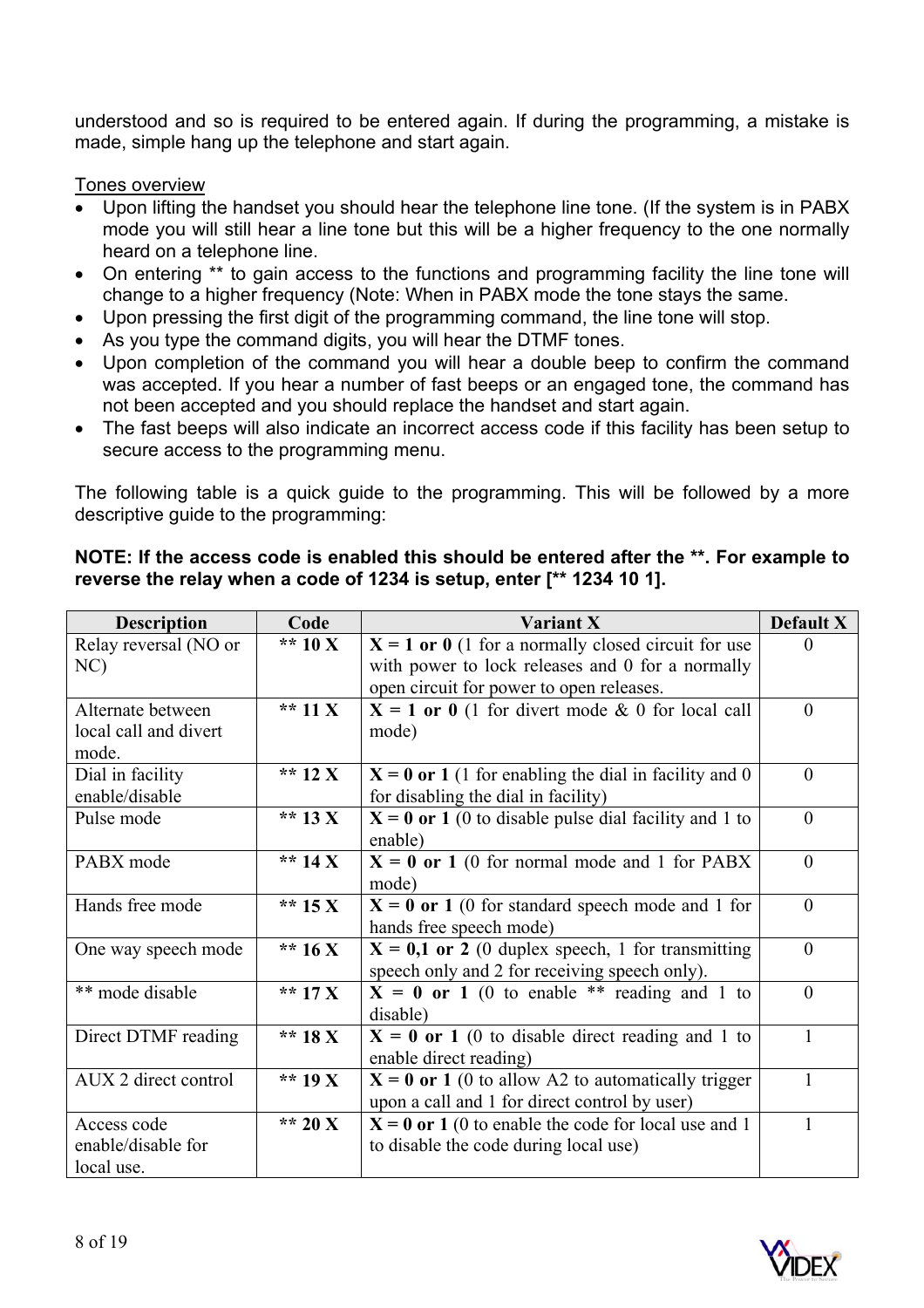| Number of rings          | ** 21 $X$   | $X = 0$ to 9 (0 = 10 rings, 1 – 9 = number of rings)      | 6                |
|--------------------------|-------------|-----------------------------------------------------------|------------------|
| Door open time           | ** 22 X     | $X = 0$ to 9 (0 = 1 second, 1 – 9 multiplied by 2. i.e.   | 3                |
|                          |             | $X = 3$ , time = 6 seconds. $X = 4$ , time = 8 seconds).  |                  |
| Door open key            | ** 23 $X$   | $X = 0, 8$ or 9                                           | $\boldsymbol{0}$ |
| Divert call/dial in time | ** 24 X     | $X = 0$ to 9 (X multiplied by 30 seconds = time. i.e.     | $\overline{2}$   |
|                          |             | $X = 2$ , time = 60 seconds. $X = 4$ , time = 120         |                  |
|                          |             | seconds).                                                 |                  |
| Dial in number of        | ** 25 X     | $X = 0$ to 9 (0 = 10 rings. 1 to 9 = number of rings      | 5                |
| rings                    |             | before automatically answering)                           |                  |
| Internal to external     | ** 26 X     | $X = 0$ to 9 (0 being the minimum volume and 9            | 5                |
| speech volume adjust     |             | being the maximum volume)                                 |                  |
| External to internal     | ** 27 X     | $X = 0$ to 9 (0 being the minimum volume and 9            | 5                |
| speech volume adjust     |             | being the maximum volume)                                 |                  |
| A1 auxiliary output      | ** 28 X     | $X = 0$ or 1 (0 for latching trigger and 1 for            | $\mathbf{1}$     |
| control                  |             | momentary trigger)                                        |                  |
| A2 auxiliary output      | ** 29 X     | $\overline{X} = 0$ or 1 (0 for latching trigger and 1 for | $\mathbf{1}$     |
| control                  |             | momentary trigger)                                        |                  |
| At home control          | ** $30 X$   | $X = 0$ or 1 (0 to activate at home control and 1 to      | 1                |
|                          |             | disable)                                                  |                  |
| Access code              | ** 31 xxxx  | $X =$ four digit access code (Must begin with             | No code          |
|                          |             | either $1, 2, 3$ or $4)$ (1111 to disable)                |                  |
| Divert phone numbers     | ** 32 1 n # | $\mathbf{n}$ = Telephone number(Example: program the      | N/A              |
|                          |             | number as 0123 456789 would be ** 32 1                    |                  |
|                          |             | 0123456789 #                                              |                  |
|                          |             | NOTE: Always confirm the number using the $#$             |                  |
|                          |             | key.                                                      |                  |
| Revert to default        | ** 33 1111  | Resets all setting to default                             | N/A              |
| settings                 |             |                                                           |                  |
| Reassurance tone at      | **34 $X$    | $X = 0$ or 1 (1 to activate reassurance tone and 0 to     | $\theta$         |
| the door panel           |             | deactivate)                                               |                  |
| Divert to number after   | ** $35 X$   | $X = 0 - 9$ (0 to disable the divert and 1 - 9            | $\boldsymbol{0}$ |
| n seconds                |             | multiplied by 4 for time. i.e. When $X = 3$ time will     |                  |
|                          |             | be 12 seconds before automatic divert)                    |                  |
| Divert mode audio        | **36 X      | $X = 0$ or 1 (0 to enable the speech automatically        | $\overline{0}$   |
| automatically on/off     |             | and 1 to manually open the speech by pressing 2           |                  |
|                          |             | after answering the call.                                 |                  |
| Lock programming         | **37 $X$    | $X = 0$ or 1 (1 locks the programming commands            | $\theta$         |
| commands                 |             | 10 – 36 preventing any changes). To make                  |                  |
|                          |             | changes to the programming, this setting must be          |                  |
|                          |             | 0. This setting does not affect door open, auxiliary      |                  |
|                          |             | output trigger or opening the speech to the panel.        |                  |

**Programming & User functions explained**  Initial setup:

Begin by resetting the Art380 to the factory defaults: **\*\* 33 1111** 

Note: If you are unable to reset using this process because you have enabled a code but are not sure what it is then follow the following manual reset procedure:

![](_page_8_Picture_4.jpeg)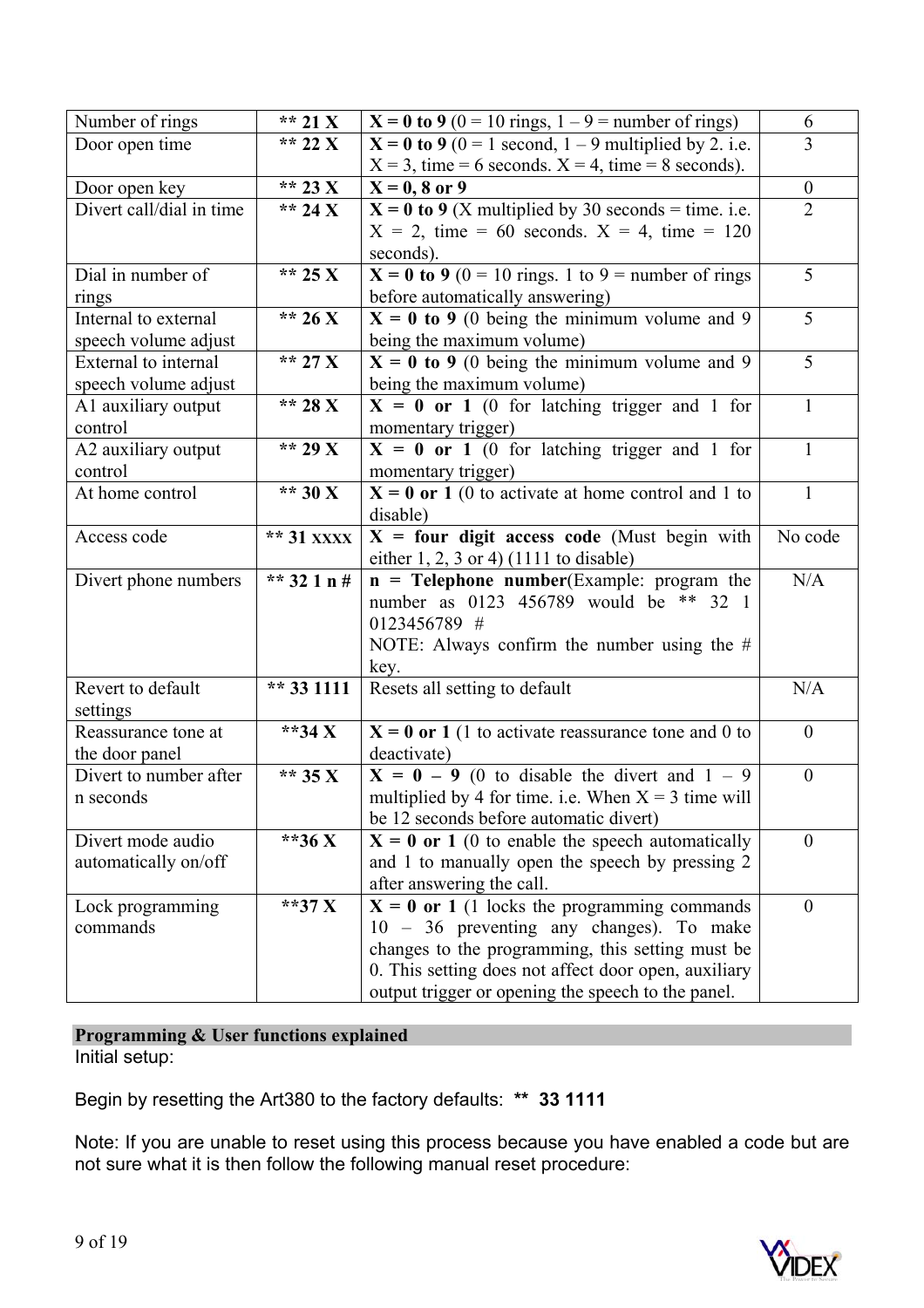- 1. Switch off the power to the Art380
- 2. Short terminals & SK
- 3. Switch on the power to the Art380
- 4. Remove the short between terminals & SK
- 5. The Art380 has now been reset to factory default settings.

This method will also switch the Art380 into PABX mode and so to revert the unit back to normal mode, pickup the handset and type **\*\* 14 0**.

#### **Optional call adjustments**

The following adjustments can be made to tailor the system to a clients requirements:

Note: [*Code*] is optional and is only required when a code has been setup. After factory reset the code is disabled and so is not required during programming.

**Adjust the number of rings:** The Art380 can be programmed to ring the telephone(s) for as little as 1 ring or for a maximum of 10 rings using one of the following codes:-

**Adjust the door open time:** The Art380 can be programmed to release the door for as little as 1 second up to a maximum of 18 seconds:-

**Relay reversal:** The contacts on the relay for the door release are normally open (NO). This can be changed to a normally closed contact for use with power to lock releases:-

**Changing the door open key:** The door open key is 0 when factory defaulted but can be changed to either 8 or 9:-

| Code                    | <b>Rings</b> | Code                    | <b>Rings</b> |
|-------------------------|--------------|-------------------------|--------------|
| ** $[Code]$ 21 1        |              | ** [ <i>Code</i> ] 21 6 |              |
| ** $[Code]$ 21 2        |              | ** [ <i>Code</i> ] 21 7 |              |
| ** $[Code] 21 3$        |              | ** [ <i>Code</i> ] 21 8 |              |
| ** $[Code] 21 4$        |              | ** [ <i>Code</i> ] 21 9 |              |
| ** [ <i>Code</i> ] 21 5 |              | ** [ <i>Code</i> ] 21 0 |              |

| Code                    | <b>Seconds</b> | Code                    | <b>Seconds</b> |
|-------------------------|----------------|-------------------------|----------------|
| ** [ <i>Code</i> ] 22 0 |                | ** [ <i>Code</i> ] 22 5 | 10             |
| ** $[Code] 221$         |                | ** $[Code] 226$         | 12             |
| ** $[Code]$ 22 2        |                | ** $[Code]$ 227         | 14             |
| ** [ <i>Code</i> ] 22 3 |                | ** $[Code]$ 22 8        | 16             |
| ** [ <i>Code</i> ] 224  |                | ** $[Code]$ 22 9        | 18             |

| Code                  | Status | Code                    | <b>Status</b> |
|-----------------------|--------|-------------------------|---------------|
| ** [ <i>Code</i> ] 10 |        | ** [ <i>Code</i> ] 10 0 | NO.           |

| Code                    | Kev | Code                    | Kev |
|-------------------------|-----|-------------------------|-----|
| ** [ <i>Code</i> ] 23 0 |     | ** [ <i>Code</i> ] 23 8 |     |
| ** [ <i>Code</i> ] 23 9 |     |                         |     |

#### **Setting up the auxiliary outputs**

There are two auxiliary outputs available on the Art380 labelled A1 and A2. These outputs are a switched negative (Open collector) and can be used for a number of facilities including activating dry contact relays. The outputs can be set to latch on activation or switch momentarily.

| Latching or momentary | Code                    | Output | Code                                                     | Output              |
|-----------------------|-------------------------|--------|----------------------------------------------------------|---------------------|
| output:               | ** [ <i>Code</i> ] 28 0 |        | A1 Latching $ ** $ [ <i>Code</i> ] 28 1                  | <b>A1 Momentary</b> |
|                       | ** [ <i>Code</i> ] 29 0 |        | $\Delta 2$ Latching $\vert * \vert$ [ <i>Code</i> ] 29 1 | <b>A2 Momentary</b> |

![](_page_9_Picture_20.jpeg)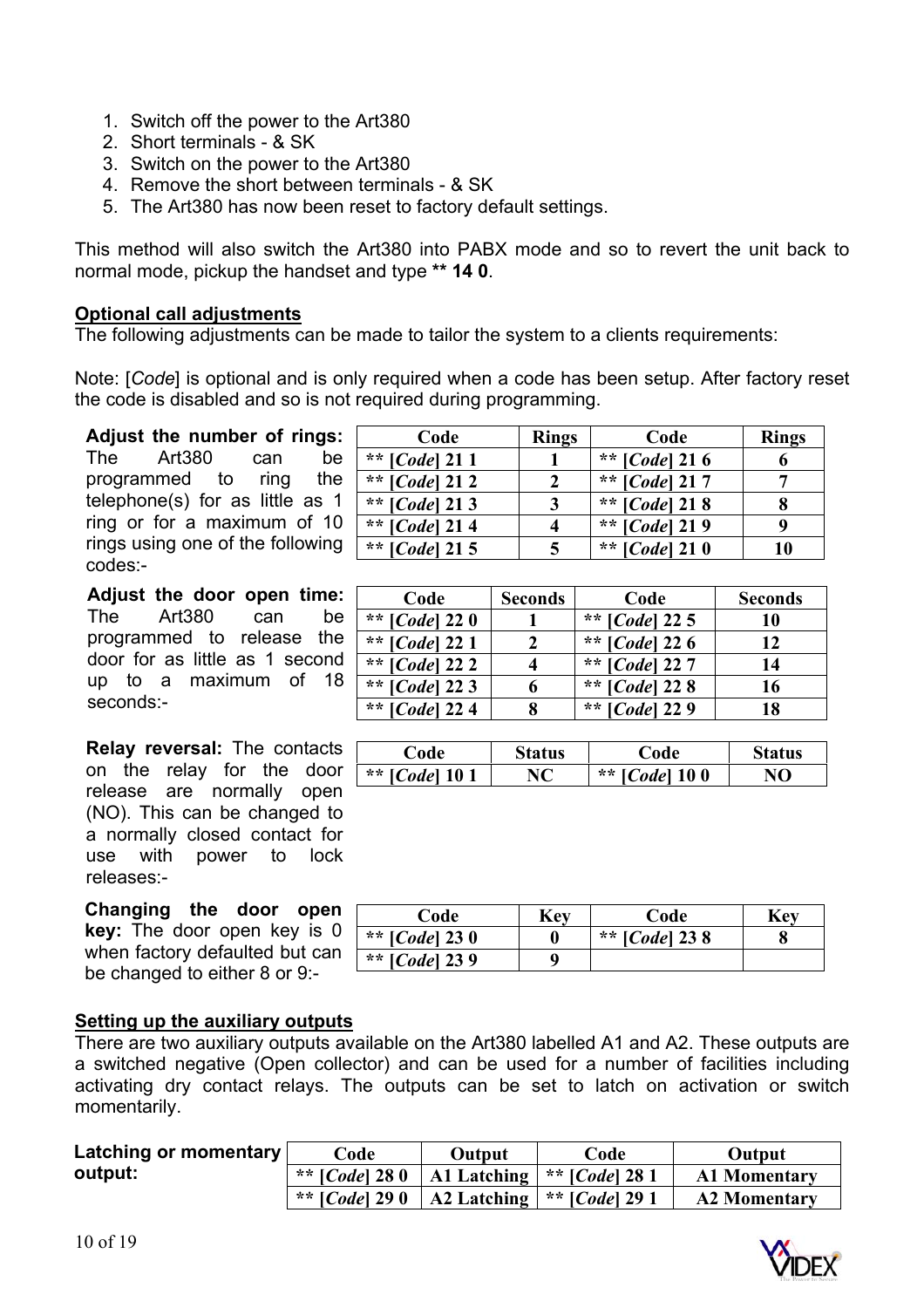## **Using auxiliary outputs:**

- To activate auxiliary 1 (A1) during a call simply press **5**. If the auxiliary output is set to latch then it will be necessary to press **5** again to unlatch the output.
- To activate auxiliary 1 (A1) without a call being in progress simply pick up the handset and press **\*\* [***Code***]** *5*. If the output is set to latch, follow the same procedure to unlatch.
- To activate auxiliary 2 (A2) during a call simply press **6**. If the auxiliary output is set to latch then it will be necessary to press **6** again to unlatch the output.
- To activate auxiliary 2 (A2) without a call being in progress simply pick up the handset and press **\*\* [***Code***]** *6*. If the output is set to latch, follow the same procedure to unlatch.

Additionally, Auxiliary output A2 can be programmed to automatically activate when a call is placed. Please note: If A2 is set to activate automatically it can not also be set to latch as indicated above.

| ∴ode ⊦                  | Output           | 'ode                  | Output |
|-------------------------|------------------|-----------------------|--------|
| ** [ <i>Code</i> ] 19 0 | <b>Automatic</b> | ** [ <i>Code</i> ] 19 | Manual |

## **Advanced speech setup options**

The speech on the Art380 can be setup to work in a number of different ways. This could be simplex, duplex or even hands free. Additional to being able to adjust the speech volume by means of the volume controls on the door panel it is also possible to adjust the volume in both directions electronically.

**Changing the speech volume electronically:** The volume can be adjusted from  $0 - 9$ . 0 being the lowest volume and 9 being the highest.

**One way speech mode:** Simplex speech mode will allow each direction of speech to be opened independently.

| Code                 | Direction of speech            |
|----------------------|--------------------------------|
| ** $[Code] 26 (0-9)$ | <b>Telephone to door panel</b> |
| ** $[Code]$ 27 (0-9) | Door panel to telephone        |

| Code                        | Direction of speech               |
|-----------------------------|-----------------------------------|
| ** [ <i>Code</i> ] 16 (0)   | <b>Both directions</b>            |
| ** [ <i>Code</i> ] 16 $(1)$ | <b>Transmitting to door panel</b> |
| ** [ <i>Code</i> ] 16 $(2)$ | Receiving from door panel         |

**Hands free speech mode:** The speech will automatically adjust to the direction of speech activity.

| Code                      | <b>Hands</b> free    |
|---------------------------|----------------------|
| ** [ <i>Code</i> ] 15 (0) | <b>Not activated</b> |
| ** $[Code]$ 15 (1)        | <b>Activated</b>     |

#### **Dial in facility setup**

The dial in facility can be used to allow a caller from a telephone line to dial into the Art380 and access the functions available. This could be to open the door or activate an auxiliary output.

**Activate after a number of rings:** The Art380 can count the number of rings before it activates and tales hold of the call. This can be set from  $1 - 10$  rings. (Note: Each BT ring is a double ring and so counts as two rings.)

| Activating / deactivating the | Code                        | <b>Facility</b>           |
|-------------------------------|-----------------------------|---------------------------|
| dial in facility:             | ** [ <i>Code</i> ] 12 (0)   | <b>Disabled (Default)</b> |
|                               | ** [ <i>Code</i> ] 12 $(1)$ | <b>Enabled</b>            |

| Code                       | <b>Rings</b> | Code                       | <b>Rings</b> |
|----------------------------|--------------|----------------------------|--------------|
| ** $[Code] 25(1)$          |              | ** $[Code] 25(6)$          |              |
| ** [ <i>Code</i> ] $25(2)$ |              | ** [ <i>Code</i> ] $25(7)$ |              |
| ** [ <i>Code</i> ] $25(3)$ | 3            | ** [ <i>Code</i> ] $25(8)$ |              |
| ** [ <i>Code</i> ] $25(4)$ |              | ** [ <i>Code</i> ] $25(9)$ |              |
| ** [ <i>Code</i> ] $25(5)$ |              | ** [ <i>Code</i> ] $25(0)$ | 10           |

![](_page_10_Picture_22.jpeg)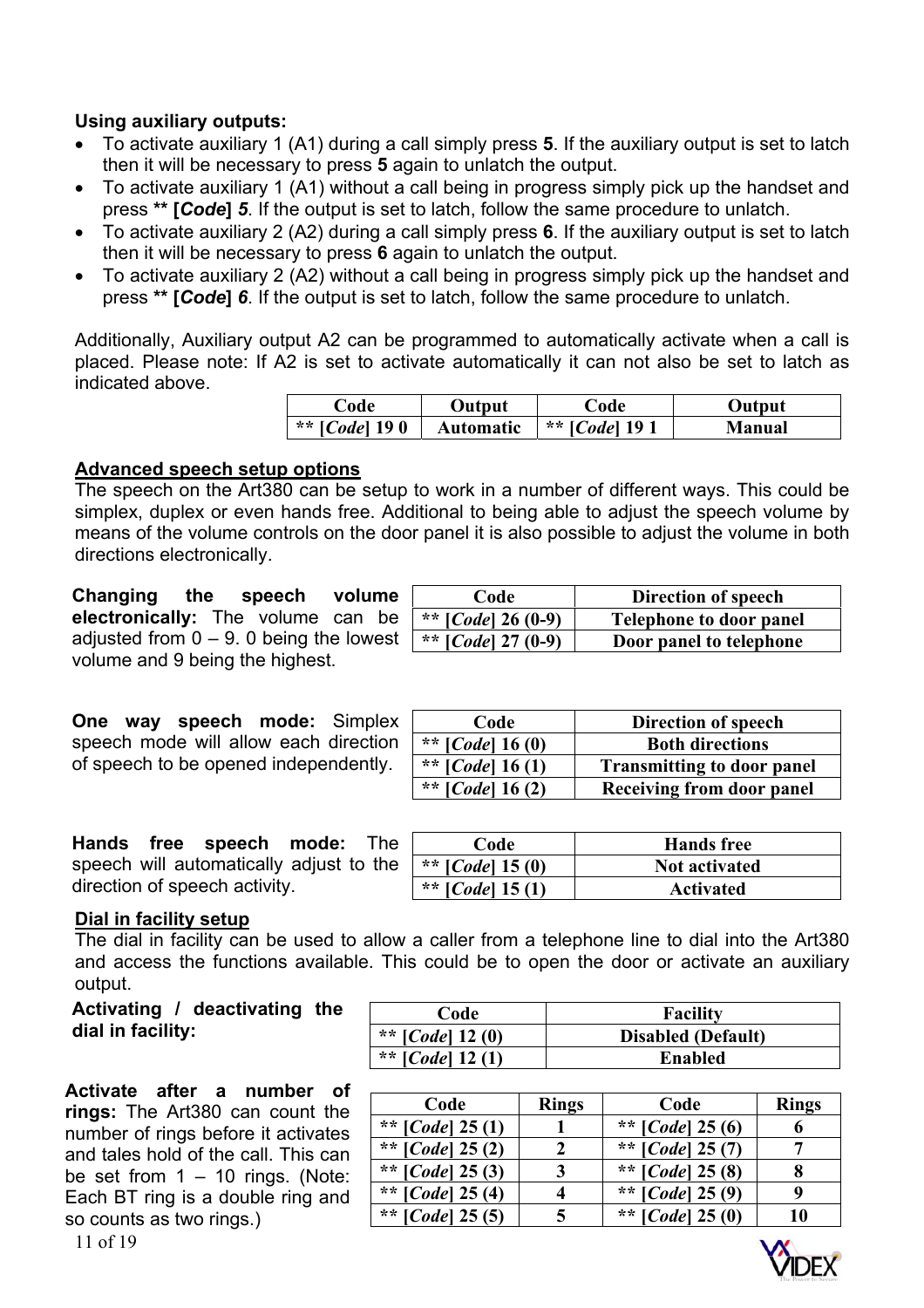**Dial in time/Divert time:** The dial in time can be set from 30 seconds to 300 seconds. This is the maximum time a call can last for before clearing down and releasing the line.

| Code                      | <b>Seconds</b> | Code                        | <b>Seconds</b> |
|---------------------------|----------------|-----------------------------|----------------|
| ** $[Code] 24(1)$         | 30             | ** $[Code] 24 (6)$          | 180            |
| ** $[Code] 24 (2)$        | 60             | ** [ <i>Code</i> ] 24 $(7)$ | 210            |
| ** [ <i>Code</i> ] 24 (3) | 90             | ** [ <i>Code</i> ] 24 (8)   | 240            |
| ** $[Code] 24 (4)$        | <b>120</b>     | ** [ <i>Code</i> ] 24 (9)   | 270            |
| ** [ <i>Code</i> ] 24 (5) | 150            | ** [ <i>Code</i> ] 24 (0)   | 300            |

#### **Divert call setup**

The divert facility allow a call to be diverted to another telephone number. When in divert mode it is recommended you use a four digit access code to restrict the functions of the Art380 to authorised callers. Also see box above for divert time which is the time allowed before a call will clear.

**To program the divert telephone number:** The telephone number can be a maximum of 40 digits in length.

**To switch between divert mode and normal mode:** When in divert mode and a call is placed, the Art380 will ring the telephone number stored without ringing the telephone connected to the output of the Art380.

**To setup the system to divert the call automatically after a preset number of seconds:**  When this mode is enabled, the telephone in the house will ring for the number of seconds programmed and if after this period the call still has not been answered, it will divert to the preprogrammed telephone.

#### **Speech automatically open when answering a divert call:**

When set to 1 it will be necessary to press 2 after answering a call that has been diverted to your phone. This feature disables the door panel amplifier until 2 is pressed so that no dialling sounds are heard and the caller is not aware of the call being diverted.

| Code                      |                        |
|---------------------------|------------------------|
| ** $[Code]$ 32 1 number # | First telephone number |

| Code                    | Divert mode        |
|-------------------------|--------------------|
| ** [ <i>Code</i> ] 11 1 | <b>Activated</b>   |
| ** [ <i>Code</i> ] 11 0 | <b>Deactivated</b> |

| Code                        | <b>Seconds</b> | Code                        | <b>Seconds</b>  |
|-----------------------------|----------------|-----------------------------|-----------------|
| ** [ <i>Code</i> ] 35 $(1)$ |                | ** [ <i>Code</i> ] 35 (6)   | 24              |
| ** $[Code] 35 (2)$          | 8              | ** [ <i>Code</i> ] 35 $(7)$ | 28              |
| ** [ <i>Code</i> ] 35 $(3)$ | 12             | ** [ <i>Code</i> ] 35 $(8)$ | 32              |
| ** [ <i>Code</i> ] 35 $(4)$ | 16             | ** [ <i>Code</i> ] 35 $(9)$ | 36              |
| ** [ <i>Code</i> ] 35 $(5)$ | 20             | ** [ <i>Code</i> ] 35 (0)   | <b>Disabled</b> |

| Code                    | Automatic speech enable           |
|-------------------------|-----------------------------------|
| ** [ <i>Code</i> ] 36 1 | Must press 2 to open speech       |
| ** [ <i>Code</i> ] 36 0 | <b>Speech opens automatically</b> |

Example 1 -A call diverted to a mobile phone when \*\*36 1 is set:-

The mobile phone will ring and the caller display will show that it is from the telephone number attached to the Art380.

2. Answer the call. No sound will be heard.

3. Press 2. The speech will open to the door panel.

Example  $2 - A$  call diverted to a mobile phone when \*\*36 0 is set:-

1. The mobile phone will ring and this will be heard from the door panel as well.

2. Answer the call. Speech will open automatically.

![](_page_11_Picture_20.jpeg)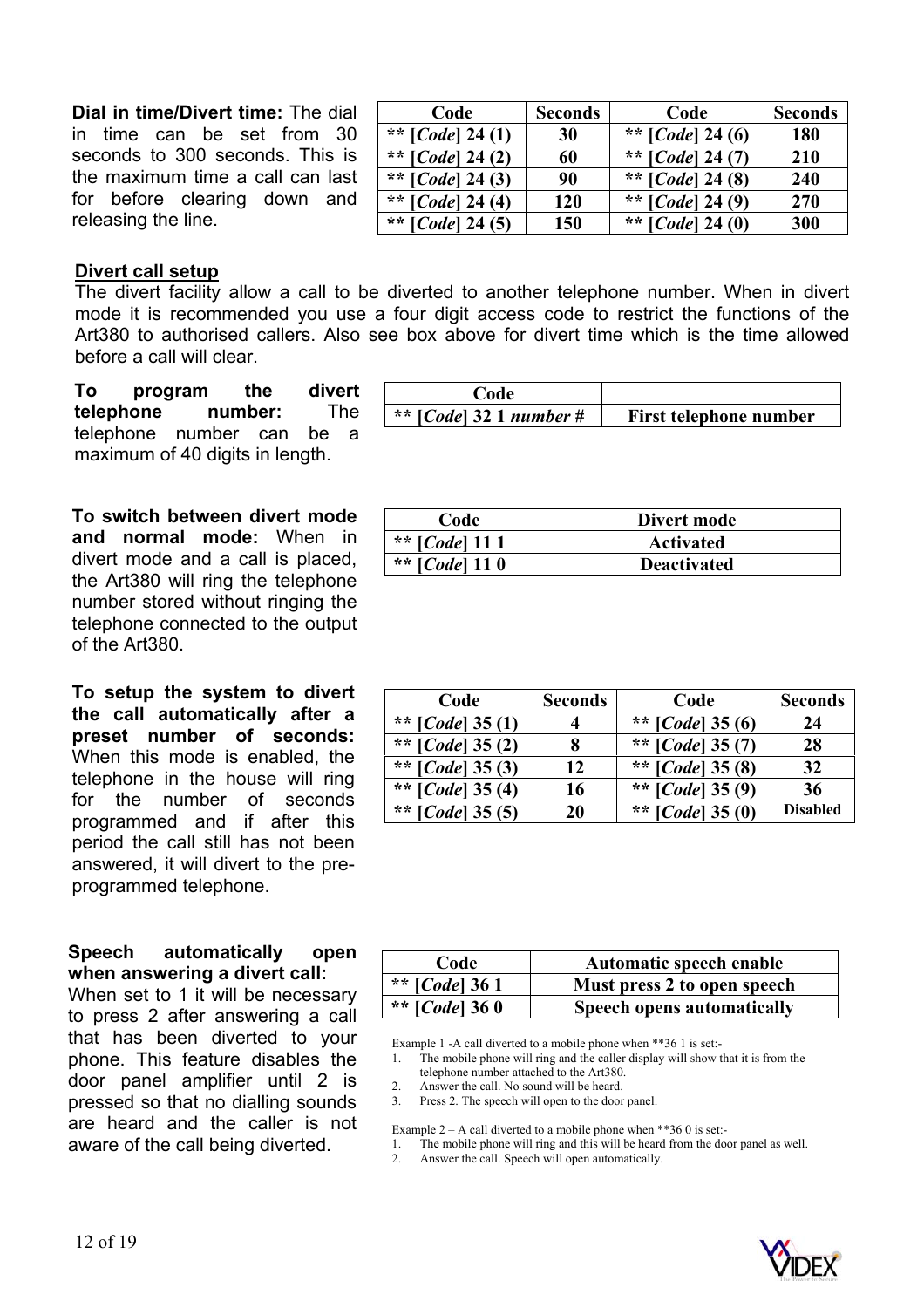#### **Access code setup**

The access code is used to restrict access to the programming menu and commands. It can be disabled, setup for both local calls and diverted calls or setup for just diverted calls.

| Code                     |                            |
|--------------------------|----------------------------|
| ** $[Code]$ 31 XXXX      | Change the code to XXXX    |
| ** [Code] 31 1111        | Delete the code            |
| Code                     | <b>Enabled or disabled</b> |
| ** [ <i>Code</i> ] $200$ | <b>Enabled</b>             |
| ** [ <i>Code</i> ] $201$ | <b>Disabled (Default)</b>  |
|                          |                            |

#### **Specialised setup**

The following options can be adjusted for specialised situations. For standard installations these setting will not normally need to be adjusted.

**Pulse mode:** The pulse mode facility can be used with old pulse style telephones which can not generate DTMF tones.

**PABX mode:** PABX mode can be used on systems which do not have a telephone line or have a telephone line but needs to be isolated from it. When this is activated it will be necessary to press 0 to select the telephone line before dialling a number.

**Disable \*\* Mode:** An alternative to using the \*\* to enter programming is RECALL RECALL or FLASH FLASH.

**Direct DTMF reading:** Allows the tones to be read during a call by the Art380 without first pressing \*\*

**At home control:** This feature allows the 'divert call' to be automatically switched off when active by simply picking up one of the handsets on the output of the Art380 and replacing it.

| Code                    | Pulse mode                |
|-------------------------|---------------------------|
| ** [ <i>Code</i> ] 13 0 | <b>Disabled (Default)</b> |
| ** [ <i>Code</i> ] 13 1 | <b>Activated</b>          |

| Code                    | <b>PABX Mode</b>          |
|-------------------------|---------------------------|
| ** [ <i>Code</i> ] 14 0 | <b>Disabled</b> (Default) |
| ** [ <i>Code</i> ] 14 1 | <b>Activated</b>          |

**Note:** It is also possible to put the Art380 into PABX mode by following these steps:

- 1. Switch the mains off to the Art380
- 2. Short terminals & SK.
- 3. Turn on the mains to the Art380
- 4. Remove the short from terminals & SK (After a short click)

Note: This procedure also defaults the Art380.

| Code                    | $**$                     |
|-------------------------|--------------------------|
| ** [ <i>Code</i> ] 17 0 | <b>Enabled (Default)</b> |
| ** [ <i>Code</i> ] 17 1 | <b>Disabled</b>          |

| Code                    | <b>DTMF</b> Reading      |
|-------------------------|--------------------------|
| ** [ <i>Code</i> ] 18 0 | <b>Disabled</b>          |
| ** [ <i>Code</i> ] 18 1 | <b>Enabled (Default)</b> |

| Code                    | At home control           |
|-------------------------|---------------------------|
| ** [ <i>Code</i> ] 30 0 | Enabled                   |
| ** [ <i>Code</i> ] 30 1 | <b>Disabled (Default)</b> |

![](_page_12_Picture_21.jpeg)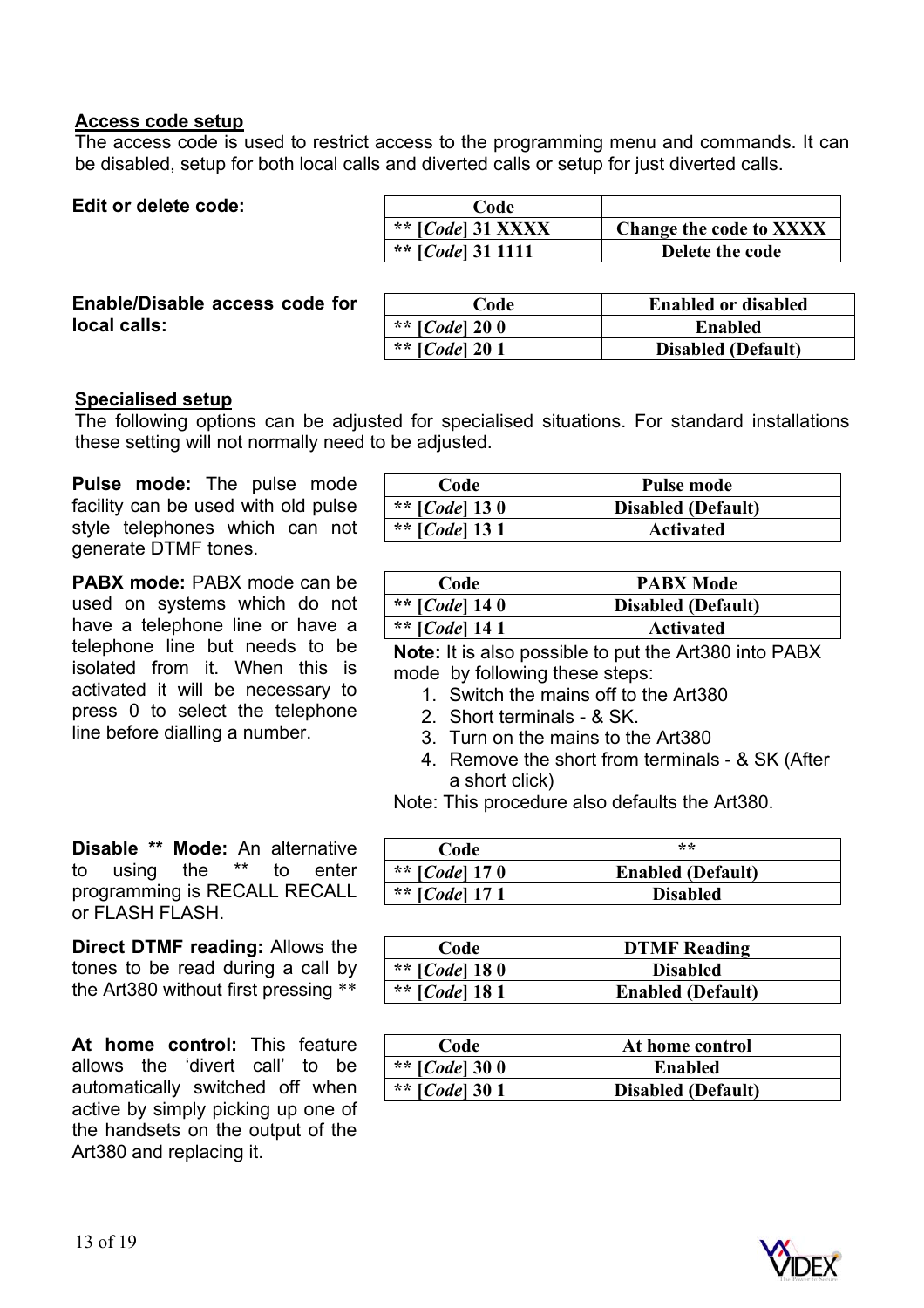## **User commands**

The following commands can be used to activate functions of the Art380. Note: If the code facility is active, this will be required before the command will work.

| Command              | <b>Function</b>                                                                |
|----------------------|--------------------------------------------------------------------------------|
| Either $0, 8$ or $9$ | Open the door during a call.                                                   |
| depending on         |                                                                                |
| programming          |                                                                                |
|                      | During dial in mode, pressing 1 will enable the divert facility.               |
| 2                    | Press 2 during dial in mode to open the speech to the door panel. Also press 2 |
|                      | after answering a call in divert mode to open the speech to the door panel     |
|                      | (When this mode is active i.e. $**361$ )                                       |
| 5                    | Activate auxiliary 1                                                           |
| 6                    | Activate auxiliary 2 (Only when aux 2 is set to direct control.                |
| 0                    | Connect to telephone line (PABX mode only)                                     |
| $***7$               | Open speech to door without first being called and switch between calls.       |
|                      | During divert mode it will end the call and switch off the door panel.         |
|                      | (Recommended way to end a diverted call)                                       |
| #                    | Clear to start again if a mistake is made when typing code in the divert mode. |

User command examples: (Note: The examples are for default settings)

| To open the speech to the door panel without first being called                                                                           | **7     |
|-------------------------------------------------------------------------------------------------------------------------------------------|---------|
| To divert to a door call while talking on the telephone<br>(Note: To go back to the telephone call simply hang up and then pick up again) | $***7$  |
| • To divert to a telephone call while talking to the door<br>(Note: To go back to the door call, simply hang up and then pick up again)   | **7     |
| To open the door without first being called                                                                                               | $**0$   |
| To open the door during a call                                                                                                            | 0       |
| To put the system in divert mode                                                                                                          | **111   |
| To take the system back out of divert mode                                                                                                | $**110$ |
| To activate auxiliary 1 without first being called                                                                                        | $***$ 5 |
| To activate auxiliary 2 without first being called                                                                                        | **6     |
| To activate auxiliary 1 during a call                                                                                                     | 5       |
| To activate auxiliary 2 during a call                                                                                                     | 6       |
| To activate the speech when dialling in                                                                                                   | 2       |
| To activate the speech in divert mode (When setting **361 is set)                                                                         | 2       |
|                                                                                                                                           |         |

## **APPROVAL**

The equipment has been approved in accordance with Council Decision 98/482/EC for pan-European single terminal connection to the public switch telephone network (PSTN). However, due to differences between the individual PSTNs provided in different countries, the approval does not, of itself, give an unconditional assurance of successful operation on every PSTN network termination point. In the event of problems, you should contact your equipment supplier in the first instant.

*Your Art.380 telephone interface is fully approved to be connected to the following circuits :-* 

 *Public Switched Telephone Network (PSTN) - Non DDI Private Branch Exchange (PBX)* 

*If the unit is to be used on any other network that is not listed above, you must first contact the vendor.* 

*The Art380 telephone interface complies fully with the requirements of TBR21 in all modes of operation.* 

![](_page_13_Picture_11.jpeg)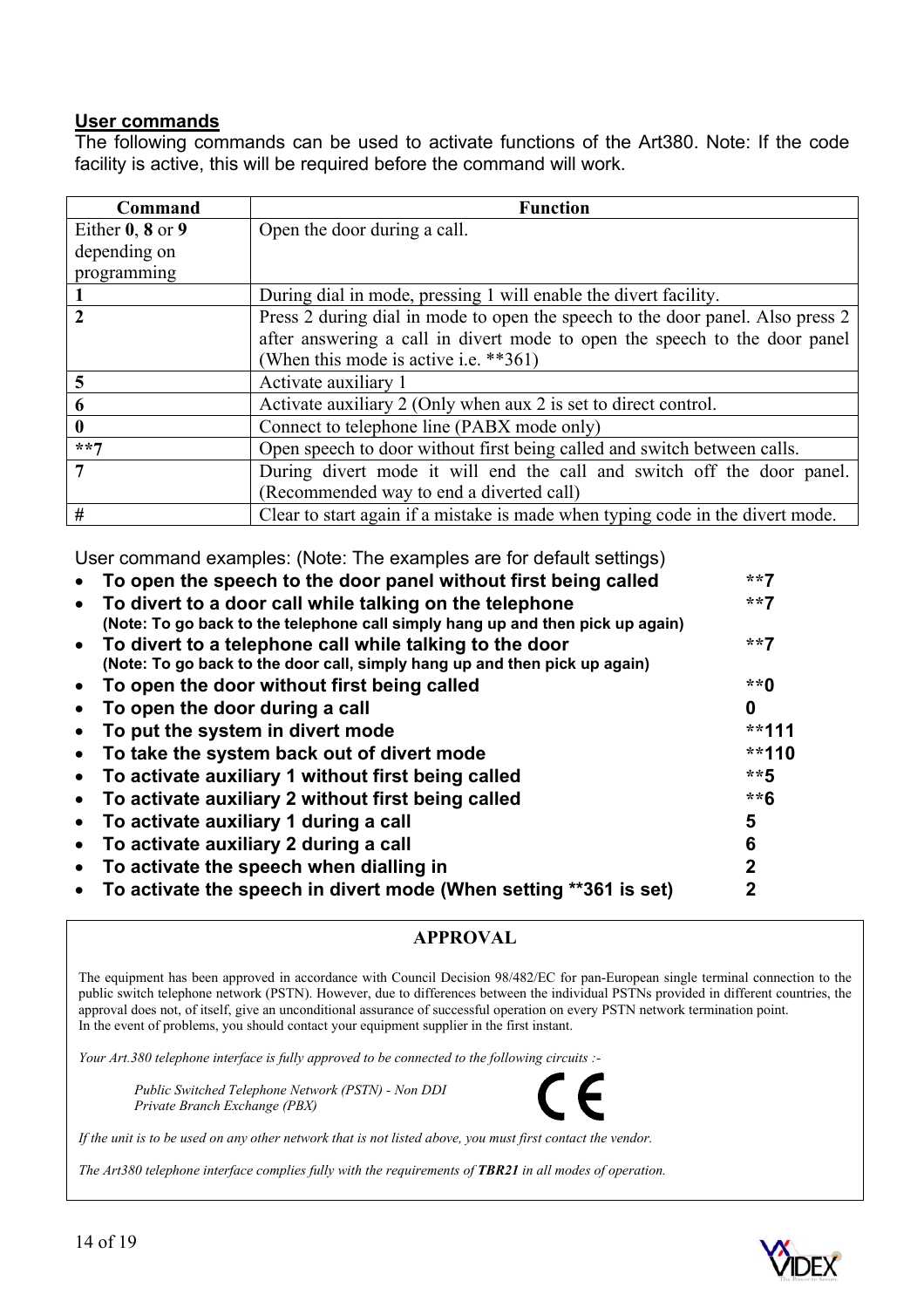#### **NOTE: WE RECOMMEND LOCKING THE PROGRAMMING ONCE IT IS COMPLETE TO AVOID THE USER ACCIDENTALLY CHANGING ANY SETTINGS. TO DO THIS, PICK UP THE HANDSET AND DIAL \*\*371.**  THEN, BEFORE MAKING CHANGES TO THE PROGRAMMING YOU MUST PICK UP AND TYPE  $\star\star$ 370 TO **UNLOCK THE PROGRAMMING.**

#### **Troubleshooting guide**

In the event of problems occurring during the installation of the Art380 telephone interface please check this troubleshooting guide before calling the Videx technical help on 0191 224 3174.

#### **Telephone does not ring but if it is picked up during a call there is speech to the door :-**

*Option 1 :* The REN value has been exceeded. Do the test again with only one telephone connected. If it works then the REN value has been exceeded and the number of telephone on the system must be reduced.

*Option 2 :* A master socket has not been fitted to the output of the ART380. The telephone will not ring if this is a secondary socket or a faulty master socket. (The master socket has a large capacitor inside.)

*Option 3 :* The correct voltage is not coming from the Art380. (An AC voltage of approx. 30 volts should be present across T1 & T2 during the ringing cycle).

#### **The speech lines do not open when \*\* 7 is pressed :-**

**Option 1**: The \*\* facility has been disabled on the Art380. To enable this, pick up the handset and press RECALL RECALL 17 0. Hang up the telephone. The Art380 is now programmed to accept \*\*. *Option 2 :* The telephone you are using does not support DTMF dialling.

#### **The door does not open when '0', '8' or '9' is pressed :-**

**Option 1** : The telephone you are using does not support DTMF dialing. **Option 2 :** The lock is not wired correctly to the Art380. The Art380 has a dry contact relay output across C & NO. These two terminals short together when the door open is activated.

#### **The door opens when it should close and closes when it should open:-**

**Option 1** : The relay has been programmed to be either normally closed when it should be normally open or normally open when it should be normally closed. Reprogram the Art380 relay reverse correctly.

#### **The Art380 does not activate at all when called :-**

**Option 1 :** Check the mains supply is connected to the Art380 and is correct.

**Option 2:** Check the mains fuse inside the Art380.

**Option 3** : Use a meter to check it is getting a signal across terminals 3 and 6 when a call is placed. The voltage across these two terminals should be 12V AC or DC. (Without this voltage the Art380 will not trigger).

#### **There is no dial tone when the handset is lifted :-**

**Option 1 :** Check there is a line tone before the Art380 by moving the telephone to the line input.

*Option 2 :* Check the line cord is connected to the incoming master socket and that the cord is not faulty.

*Option 3 :* Check the new master socket fitted across terminals T1 & T2 of the Art380N has the wires connected to terminals 2 and 5.

**Option 4:** Check the telephone being used is working correctly.

#### **No speech from the door panel to the telephone :-**

*Option 1 :* Check terminal 2 from the door panel to the Art380. When there are no calls on the system a voltage of 8V DC should be present across 2 and negative.

*Option 2 :* If possible, test the door panel speech with a Videx telephone.

#### **No speech from the telephone to the door panel :-**

*Option 1 :* Check terminal 1 from the door panel to the Art380. When there are no calls on the system a voltage of 8V DC should be present across 1 and negative.

*Option 2 :* If possible, test the door panel speech with a Videx telephone.

#### **The speech is to loud and feed back occurs.**

*Option 1 :* Try adjusting the volume at the door panel. (POTS on rear of amp module)

*Option 2 :* Try adjusting the internal/external volume using function codes 26 & 27 of the programming menu.

*Option 3 :* Check the unit is not in handset free mode.

If help is required for installing or operating this unit, please contact our technical department on: +39 734 631669 (all countries) or 0191-224-3174 (UK Only)

![](_page_14_Picture_33.jpeg)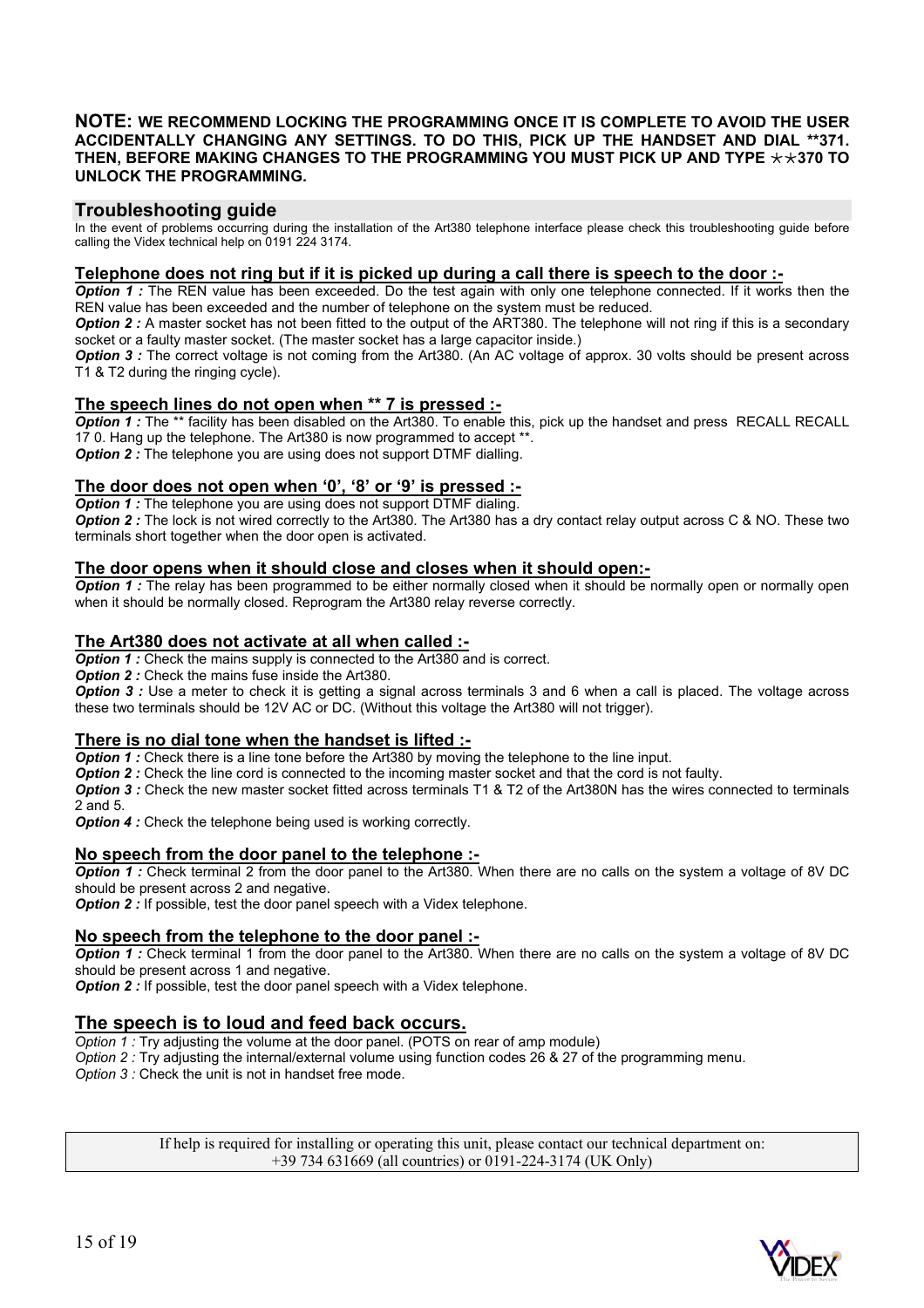![](_page_15_Figure_0.jpeg)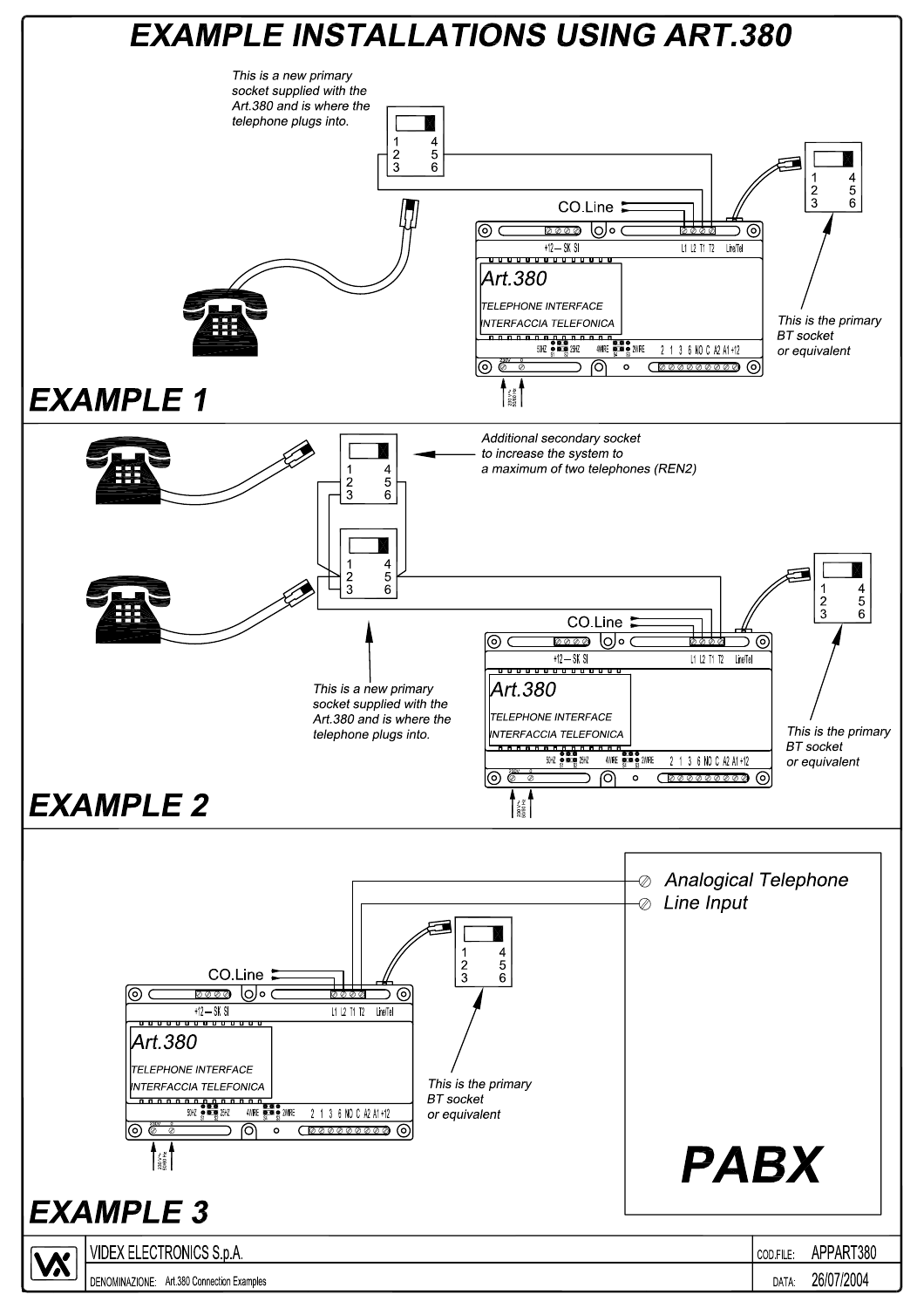![](_page_16_Figure_0.jpeg)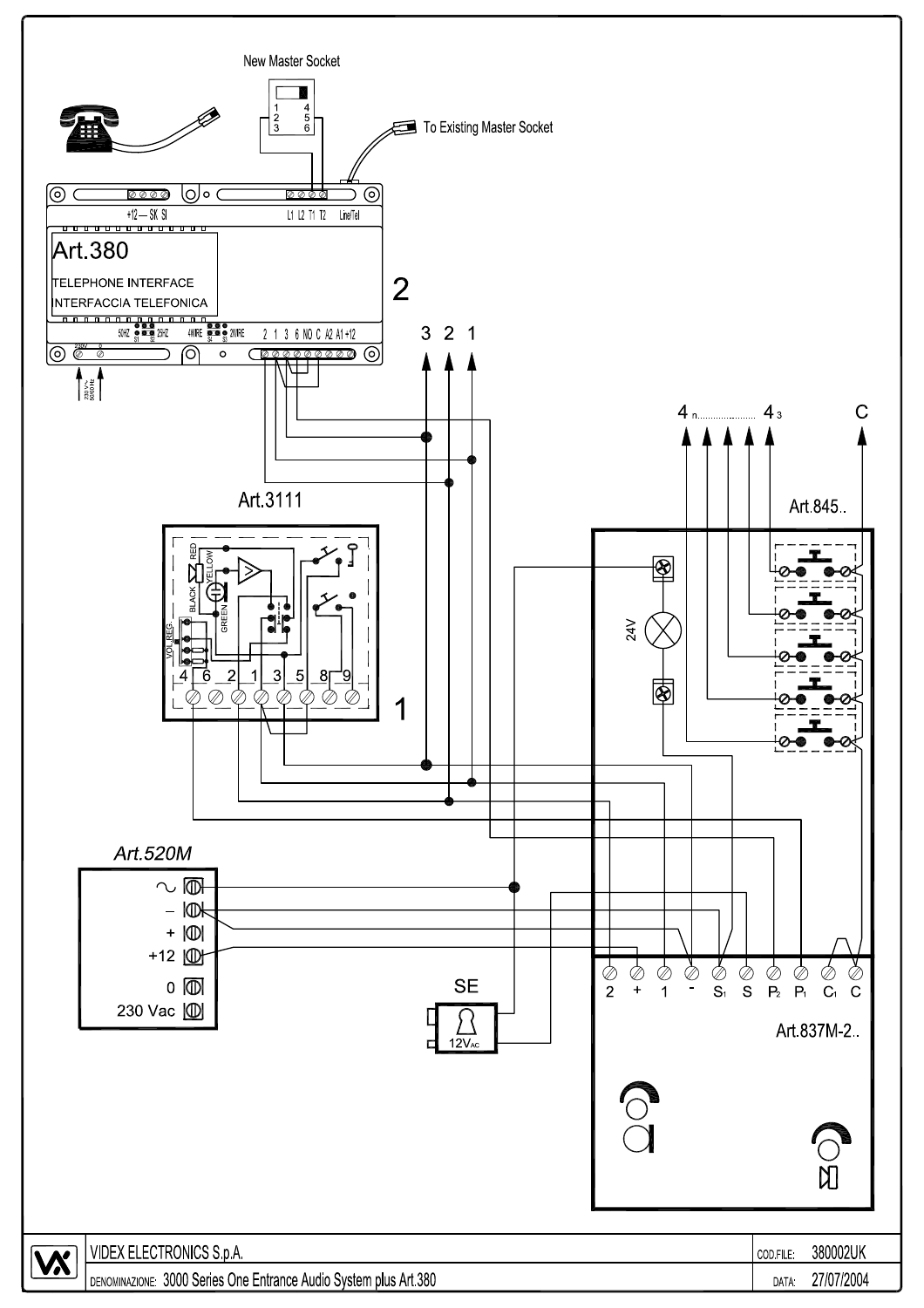![](_page_17_Figure_0.jpeg)